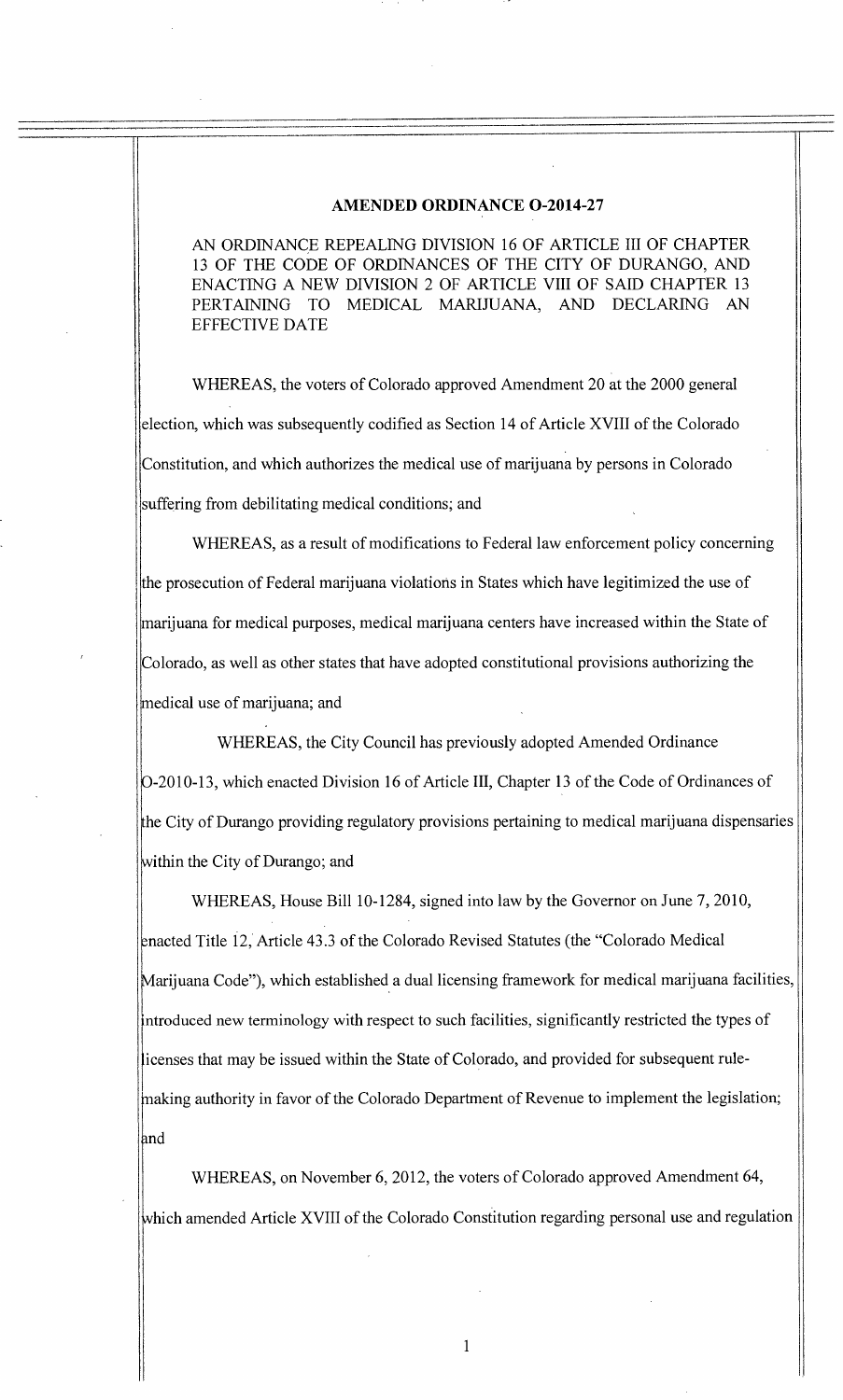of recreational marijuana, creating a limited exception from criminal liability under Colorado law: and

WHEREAS, on May 28, 2013, the governor signed House Bill 13-1317 into law enacting Title 12, Article 43.4 of the Colorado Revised Statutes (the "Colorado Retail Marijuana Code"), which regulates and creates a licensing framework for Retail Marijuana Stores, Retail Marijuana Cultivation Facilities, Retail Marijuana Products Manufacturing Facilities, or Retail Marijuana Testing Facilities, collectively referred to as "Retail Marijuana Establishments; and

WHEREAS, a revision of the regulations governing medical marijuana concurrently with he adoption of regulations governing recreational marijuana is necessary and advisable for •urposes of making such regulations consistent, where appropriate; and

WHEREAS, public hearing has heretofore been held pursuant to notice, and the Council as concluded, subsequent to said hearing, that the repeal of Division 16 of Article **III** of Chapter 3 of the Code of Ordinances of the City of Durango, and the enactment of a new Division 2 of Article VIII of Chapter 13 of said Code pertaining to medical marijuana would be in the best nterests of the citizens of the City of Durango;

NOW, THEREFORE, THE CITY OF DURANGO HEREBY ORDAINS:

**Section 1.** That Division 16 of Article III of Chapter 13 of the Code of Ordinances of the City of Durango should be and the same is hereby repealed in its entirety.

**Section 2.** That Division 2 of Article VIII of Chapter 13 of the Code of Ordinances of he City of Durango should be and the same is hereby enacted and adopted, in its entirety, as ollows:

# ARTICLE VIII. MARIJUANA LICENSES

Division 2. Medical Marijuana

## **ec. 13-201. Legislative intent and purpose.**

(a) Legislative Intent: The City Council intends to regulate the use, acquisition, production and distribution of medical marijuana in a manner consistent with Article XVIII, Section 14 of the Colorado Constitution (the "Medical Marijuana Amendment").

(1) The Medical Marijuana Amendment to the Colorado Constitution does not provide a legal manner for patients to obtain medical marijuana unless the patient grows the marijuana or the marijuana is grown by the patient's primary caregiver.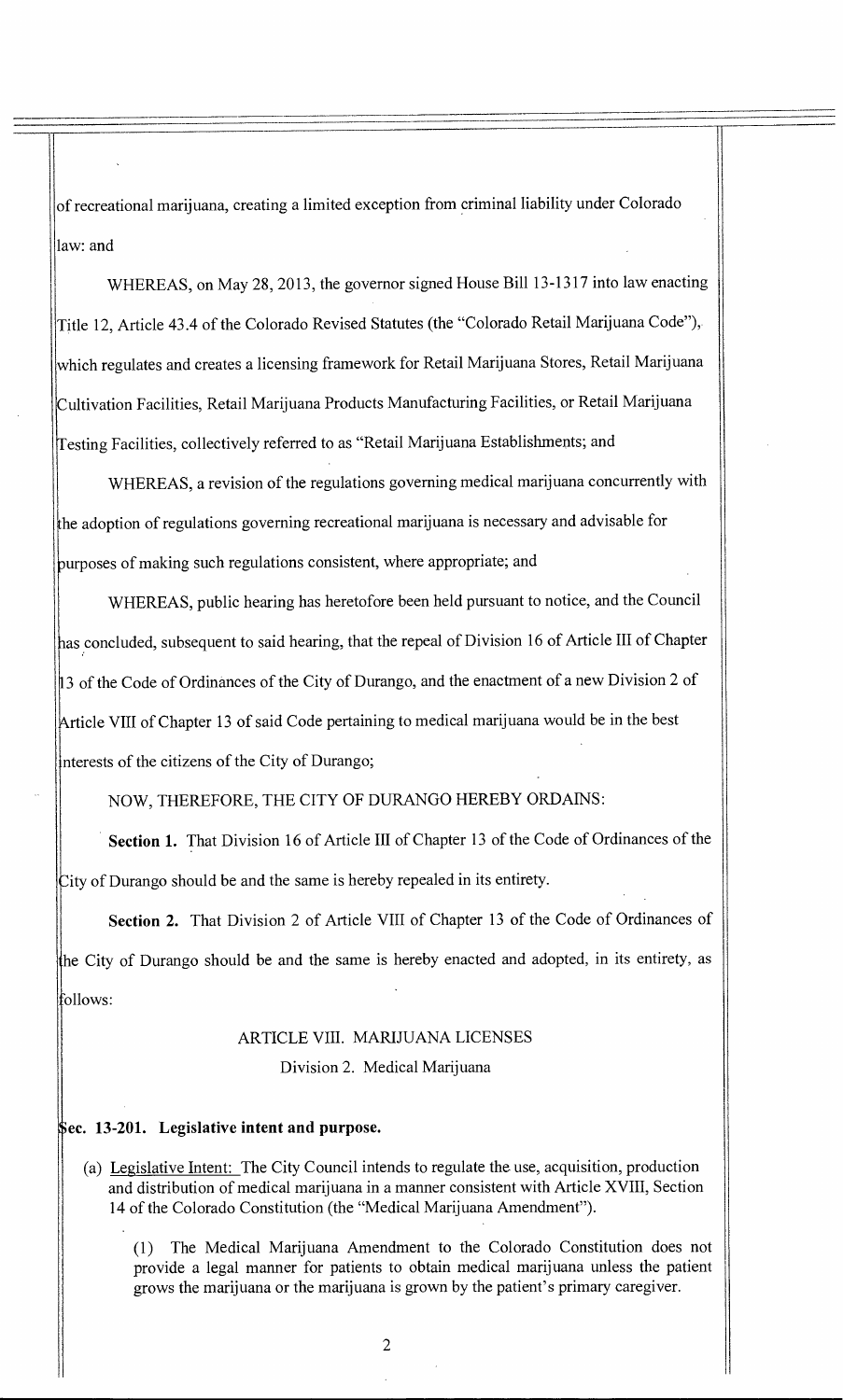(2) House Bill 10-1284, signed by the Governor on June 7, 2010, enacts Article 43.3 of Title 12, Colorado Revised Statutes, (the "Colorado Medical Marijuana Code") which imposes statewide regulations pertaining to the use, acquisition, production, sale and distribution of medical marijuana and marijuana-infused products within the State of Colorado.

(3) Nothing within this section is intended to promote or condone the production, use, sale or distribution of medical marijuana other than in compliance with applicable state law.

(b) Purpose: The purpose of this Division 2 is to implement the Medical Marijuana Amendment in a manner consistent with Article 43.3 of Title 12, Colorado Revised Statutes, to protect the public health, safety and welfare of the residents and patients of the City by prescribing the manner in which medical marijuana businesses can be conducted within the City. Further, the purpose of this section is to:

(1) Provide for the safe sale and distribution of marijuana to patients who qualify to obtain, possess and use marijuana for medical purposes under the Medical Marijuana Amendment.

(2) Protect public health and safety through reasonable limitations on business operations as they relate to noise, air and water quality, neighborhood and patient safety, security for businesses and their personnel, and other health and safety concerns.

(3) Promote high quality neighborhoods by limiting the concentration of any one type of business in specific areas.

(4) Impose fees to cover the direct and indirect cost to the City of licensing and regulating medical marijuana businesses.

(5) Adopt a mechanism for monitoring compliance with the provisions of this Division 2.

(6) Create regulations that address the particular needs of patients and residents of the city and coordinate with laws enacted by the state that pertain to the issue.

(7) Facilitate the implementation of the Medical Marijuana Amendment without exceeding the authority granted by such Amendment.

### **cc. 13-202. Definitions.**

The following words and phrases used in this Division 2 shall have the following meanings 4nless the context clearly indicates otherwise:

*Addiction recovery facility* shall mean a facility that provides short-term overnight stays that provides for the treatment or counseling of persons having drug or alcohol abuse problems under the supervision of professional health care or social services providers.

*Applicant* means a person who has submitted an application to the Durango Local —icensing Authority pursuant to this Division, which application has not been approved or denied by the Authority.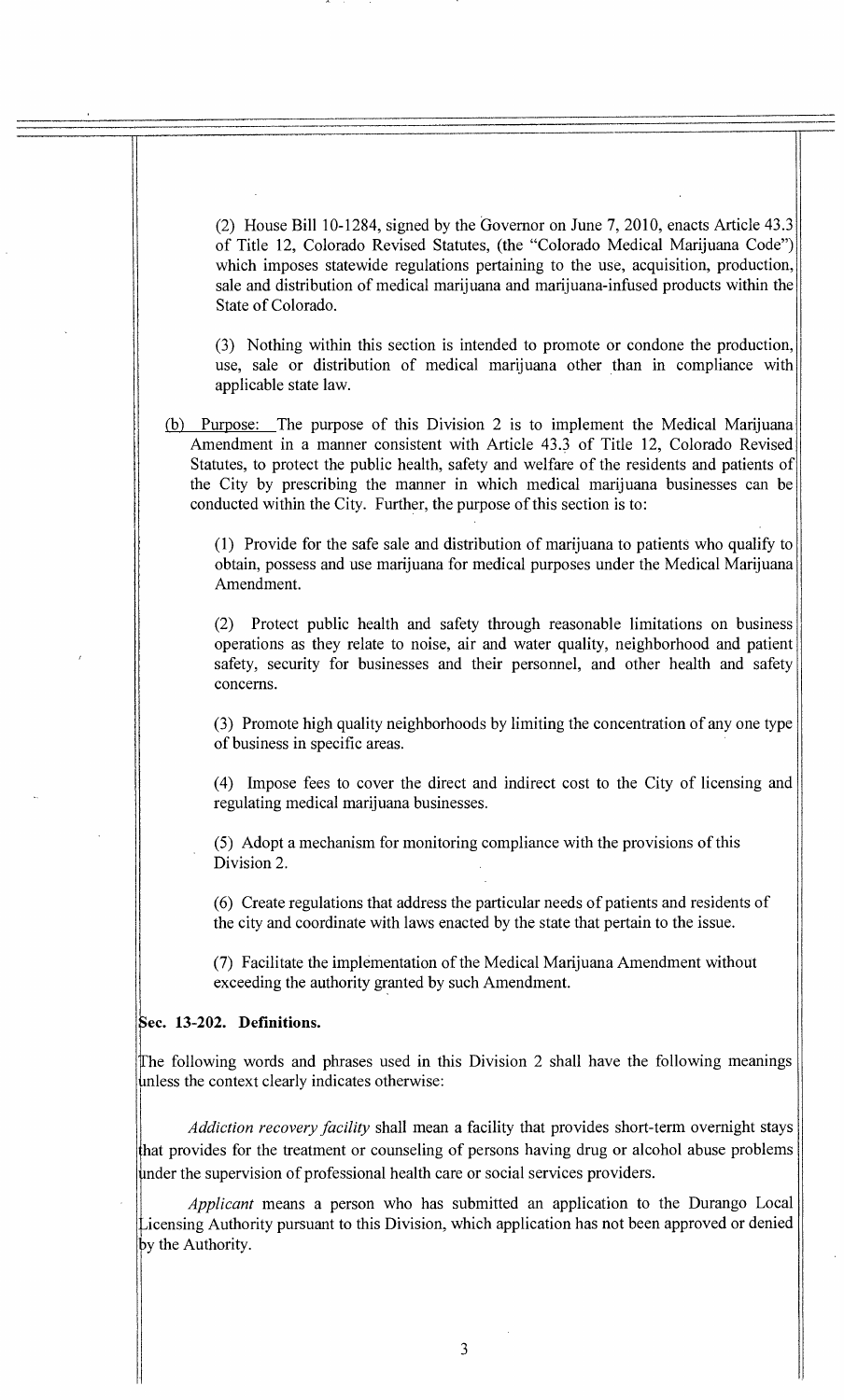*Advertise, advertising or advertisement* means the act of drawing the public's attention, whether through print, signs, telephonic, electronic, wireless or digital means, to a Medical Marijuana Business in order to promote the sale of Medical Marijuana by the business.

*Business manager* means the individual(s) designated by the owner of a Medical Marijuana Business who are registered with the City as the person(s) responsible for all operations of the business during the owner's absence from the business premises.

*Co-located marijuana business* means a medical marijuana business that has a license pursuant to this Division 2 of Article VIII, that is permitted by the owner of the building and all applicable laws, to divide the licensed Medical Marijuana Business to allow for both a Medical Marijuana Business and a Retail Marijuana Establishment, as a separate business premise with separate licenses from the City, within the same footprint and owned by the same person(s) or entity.

*Colorado Medical Marijuana Code* shall mean Article 43.3 of Title 12, C.R.S., as the same may be hereafter amended, and any other rules or regulations promulgated thereunder.

*Distribute or distribution* shall mean the actual, constructive or attempted transfer, delivery, sale or dispensing of medical marijuana to another, with or without remuneration.

*Good cause,* for purposes of denial of an initial, renewal, or reinstatement of a license application, or for the imposition of disciplinary action against an existing licensee shall mean:

- a. The Licensee or Applicant has violated, does not meet, or has failed to comply with any of the terms, conditions of this Division 2, or provisions of the Colorado Medical Marijuana Code, any rules promulgated pursuant thereto, or any other supplemental relevant state or local law, rule, or regulation;
- b. The Licensee or Applicant has failed to comply with any special terms or conditions that were placed upon the license pursuant to an order of the State Licensing Authority or the Durango Local Licensing Authority or any other local entity with jurisdiction; or
- c. The Licensee's Licensed Premises have been operated in a manner that adversely affects the public health, safety or welfare of the immediate neighborhood in which the establishment is located.

*License* means to grant a license or registration pursuant to the Colorado Medical Marijuana Code and this Division 2 for a Medical Marijuana Center.

*Licensed premises* means the premises specified in an application for a license pursuant o this Division 2 and the Colorado Medical Marijuana Code that is owned by or in possession of he Licensee and within which the Licensee is authorized to manufacture, distribute or sell Medical Marijuana in accordance with the provisions the Colorado Medical Marijuana Code and his Division 2.

*Licensee* shall mean the Medical Marijuana Business named on the Medical Marijuana Lusiness License, and all individuals named in the initial Medical Marijuana Business license application, or individuals later submitted to and approved by the City, including without imitation, owners business managers, financiers, and individuals owning any part of an entity hat holds a financial or ownership interest in the Medical Marijuana Business.

*Local Licensing Authority* shall mean the Durango Local Licensing Authority established nd governed by Article VIII of Chapter 5 of this Code.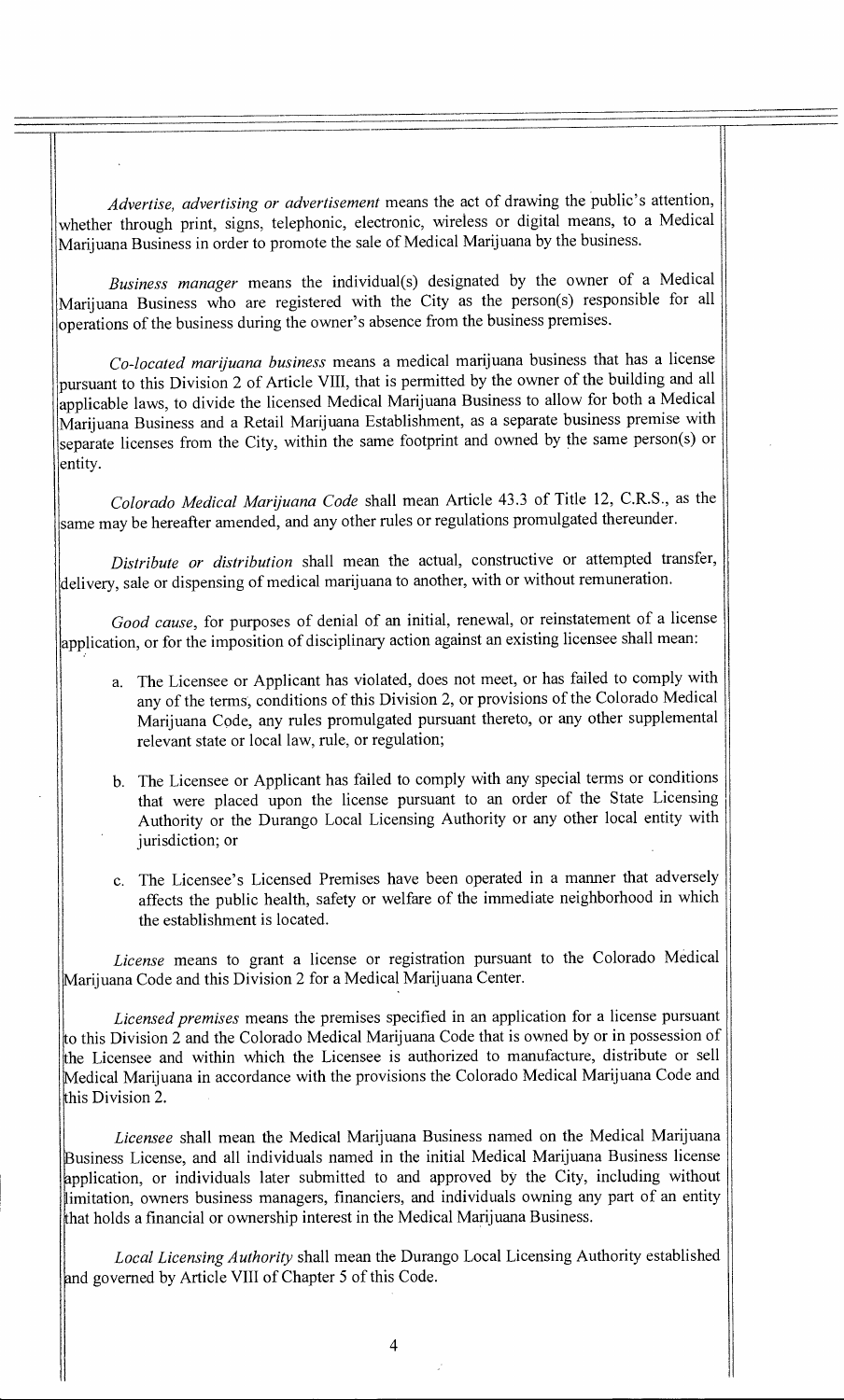*Marijuana* for purposes of this Article shall have the same meaning as more fully defined in any applicable state or local law or regulation.

*Marijuana business* shall mean any medical marijuana business as defined in this Division 2, or a Retail Marijuana Business as defined in Division 1 of this Article VIII.

*Medical Marijuana* shall have the same meaning as set forth in C.R.S., §12-43.3-104(7).

*Medical Marijuana Business* shall mean and refer to a person holding a medical marijuana center license, as defined in C.R.S., §12-43.3-402. The term "medical marijuana business" shall not include the private possession, production, distribution and medical use of marijuana by an individual patient or an individual caregiver for one patient in the residence of the patient or caregiver to the extent permitted by Article XVIII, Sec. 14 of the Colorado Constitution or any other applicable state law or regulation.

*Medical Marijuana Center* shall have the same meaning as set forth in C.R.S., §12-43.3-  $104(8)$ .

*Medical Marijuana Infused Product* shall have the same meaning as set forth in C.R.S., §12-43.3-104(9).

*Medical use shall have the same meaning as is set forth in Article XVIII, Sec.* 14(1)(d) of the Colorado Constitution, or as may be more fully defined under any applicable law state law or regulation.

*Optional premises* shall have the same meaning as set forth in C.R.S., §12-43.3-104(11).

*Patient* shall have the same meaning as is set forth in Article XVIII, Sec. 14(1)(d) of the Colorado Constitution, or as may be more fully defined under any applicable state law or regulation.

*Person* shall mean a natural person, partnership, association, company, corporation, limited liability company, or organization, or a manager, agent, owner, director, servant, officer or employee thereof.

*Premises* means a distinct, definite location which may include a building, a part of a building, a room, or any other definite contiguous area.

*Preschool* means a facility that provides preschool programs and services to the School District under the Colorado Preschool Program Act to a majority of the children who attend or are enrolled in that facility.

*Primary Caregiver* shall have the same meaning as is set forth in Article XVIII, Sec. 14(1)(d) of the Colorado Constitution and C.R.S., §25-1.5-106, or as may be more fully defined n any applicable state law or regulation.

*Residential child care facility* shall have the same meaning as set forth in C.R.S., § 26-6-  $102(8)$ .

*School* means a public or private licensed preschool, a public or private or charter lementary, middle, junior high or high school, vocational school, secondary school, community college or other institution of higher learning.

*Street Segment* means a portion of a street which is located between two intersections, or between an intersection and the end of a cul de sac or dead end street.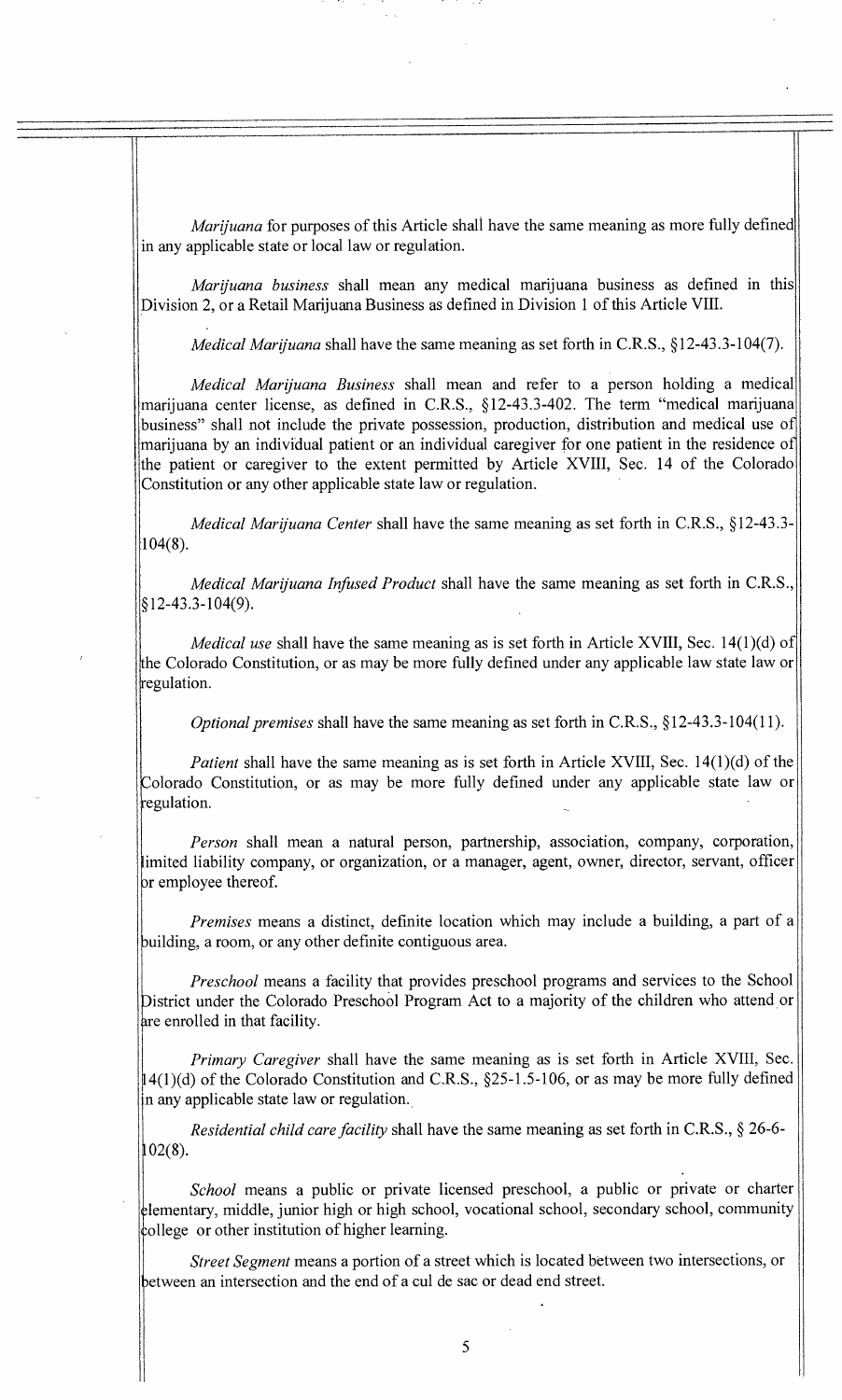#### **Sec. 13-203. License required; general licensing conditions.**

It shall be unlawful for any person to operate a Medical Marijuana Business without first having obtained a City license to operate pursuant to the provisions of this Division 2, having a validly issued License in good standing from the state, and having paid all applicable fees. The licensing requirement applies to all Medical Marijuana Businesses that exist on the effective date of the ordinance adopting this provision and any Medical Marijuana Business established after such effective date.

- (a) Pursuant to the provisions of Article 43.3, Title 12, Colorado Revised Statutes, Medical Marijuana Businesses shall be licensed by the City only for a Medical Marijuana Center, as defined in C.R.S., §12-43.3-104(8). Such centers shall meet all criteria and requirements of C.R.S., §12-43.3-402, as well as all other regulatory requirements applicable to Medical Marijuana Centers set forth within this Division 2 and within Article 43.3 of said Title 12, C.R.S.
- (b) The Optional Premises Cultivation license referenced in C.R.S., §12-43.3-403 and Medical Marijuana Infused Products Manufacturer as defined in C.R.S., § 12-43.3-403 will not be issued by the City. Marijuana growing operations are prohibited in the City, due to impacts on adjoining properties, as well as fire, safety, and health risks associated with such facilities.
- (c) The licensing requirements set forth in this section shall be in addition to, and not in lieu of, any other licensing and permitting requirements imposed by any other federal, state or local law, including, but not by way of limitation, a retail sales and use tax license, retail food establishment license, or any applicable zoning, land use or building permits.
- (d) A Medical Marijuana Center shall not be operated until a license for such use, at the location designated in the application, has been issued by the Department of Revenue of the State of Colorado and the City.
- (e) The issuance of a license pursuant to this section does not create a defense, exception or provide immunity to any person in regard to any potential criminal liability the person may have for the production, distribution or possession of marijuana.
- (f) Separate license shall be required for each location from which a Medical Marijuana Business is operated.
- (g) All Medical Marijuana Business licenses issued by the City shall be valid for a period of one year from the date such license is issued. Renewal applications shall be filed at least 45 days prior to the expiration date of the existing license.
- (h) Licensees shall report each transfer or change of ownership interest, change in Business Manager, or change in financial interest on forms provided by the city clerk. An application for a change of Business Manager shall be submitted at least 30 days prior to any such change to provide necessary time for the background check and processing of the application.
- (i) The submission of an application for or the acceptance of the issuance of a License under this Division 2 from the City shall act as an acknowledgment and agreement by the Applicant or the Licensee that the sale of Marijuana continues to be subject to the control and jurisdiction of the federal government and actions taken by the federal government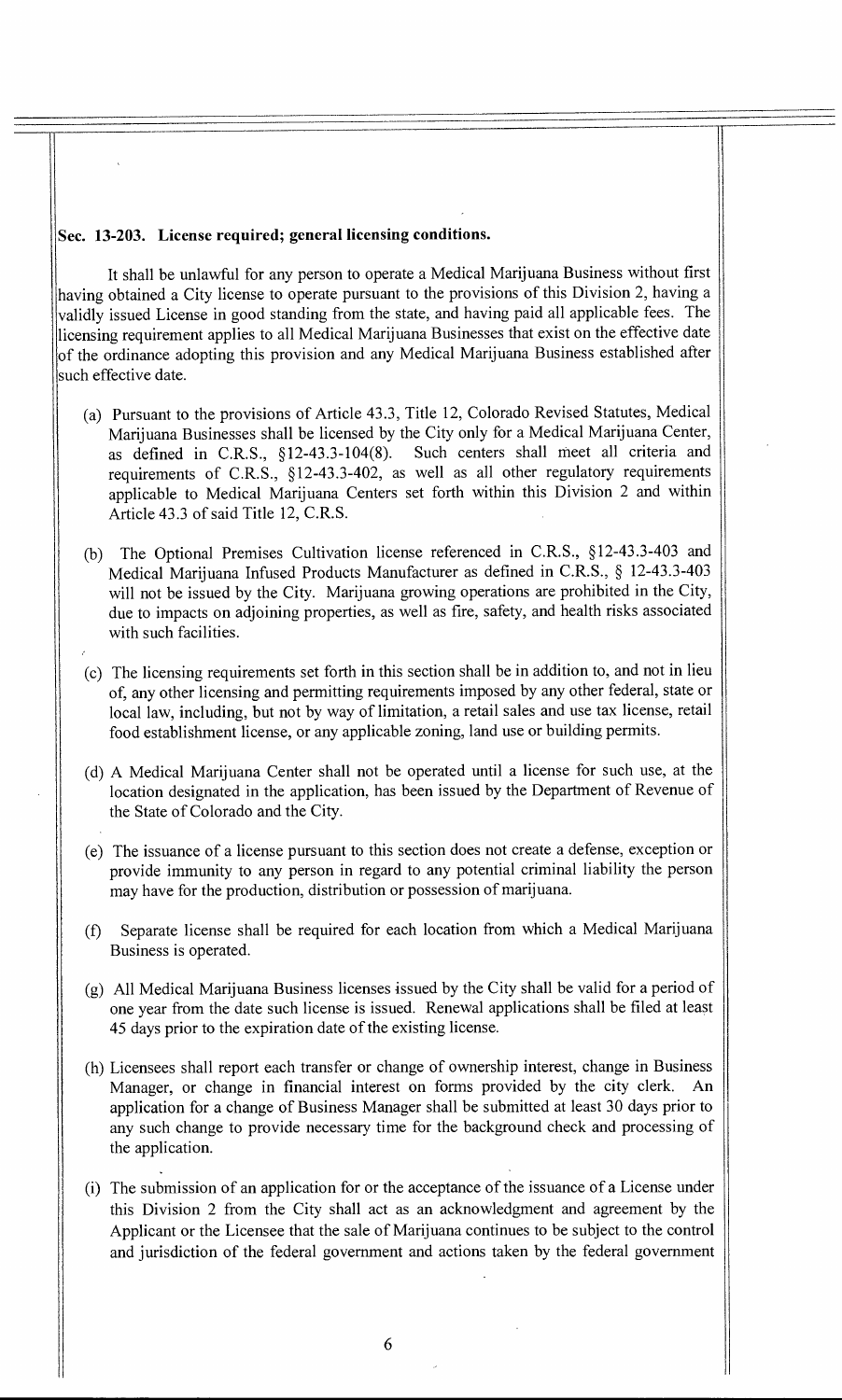under federal laws and regulations may limit or invalidate any License issued by the City or the Licensee's ability to own or operate a Marijuana Business in the City.

#### **Sec. 13-204. License application and review process.**

An application for a Medical Marijuana Business License shall be made on forms provided by the City Clerk for such purposes. The Applicant shall use the application to demonstrate its compliance with the provisions of this Division 2 and other applicable laws, rules or regulations. In addition to general information required of standard applications, the application shall require the following information:

(a) Name and address of the owner or owners of the Medical Marijuana Business in whose name the license is proposed to be issued.

(1) If the proposed owner is a corporation, the application shall include the name and address of all officers and directors of the corporation, and of any person holding any financial interest in the corporation, whether as a result of the issuance of stock, instruments of indebtedness, or otherwise, including disclosure of information pertaining to a bank, savings and loan association or other commercial lender which has loaned funds to the applicant.

(2) If the proposed owner is a partnership, association or limited liability company, the application shall include the name and address of all partners, members, managers or persons holding any financial interest in the partnership, association or limited liability company, including those holding an interest as the result of instruments of indebtedness, or otherwise, including disclosure of information pertaining to a bank, savings and loan association or other commercial lender which has loaned funds to the applicant.

(3) If the owner is not a natural person, the application shall include copies of the organizational documents for all entities identified in the application, and the contact information for the person that is authorized to represent for the entity or entities.

- (b) Name and address of the proposed manager(s) of the Medical Marijuana Business, if the manager is proposes to be someone other than the owner, or if the owner is an entity rather than a natural person.
- (c) A statement indicating whether any of the named owners, members, Business Managers, parties with a financial interest, or persons named on the application have been:

(1) Denied an application for a Medical Marijuana Business License or a Retail Marijuana Establishment License pursuant to this Article, or any similar state or local licensing law, rule or regulation, or had such license suspended or revoked.

(2) Denied an application for a liquor license pursuant to C.R.S., Title 12, Article 46 or 47, or under the provisions of Chapter 3 of this Code, or by an similar state or local licensing law, rule or regulation, or had any such license suspended or revoked.

(3) Convicted, entered a plea of *nob o contendre,* or entered a plea of guilty in conjunction with a deferred sentence and judgment pertaining to any charge related to possession, use, or possession with intent to distribute narcotics, drugs or controlled substances.

(4) Convicted, entered a plea of *nob o contendre,* or entered a plea of guilty in conjunction with a deferred sentence and judgment pertaining to any charge related to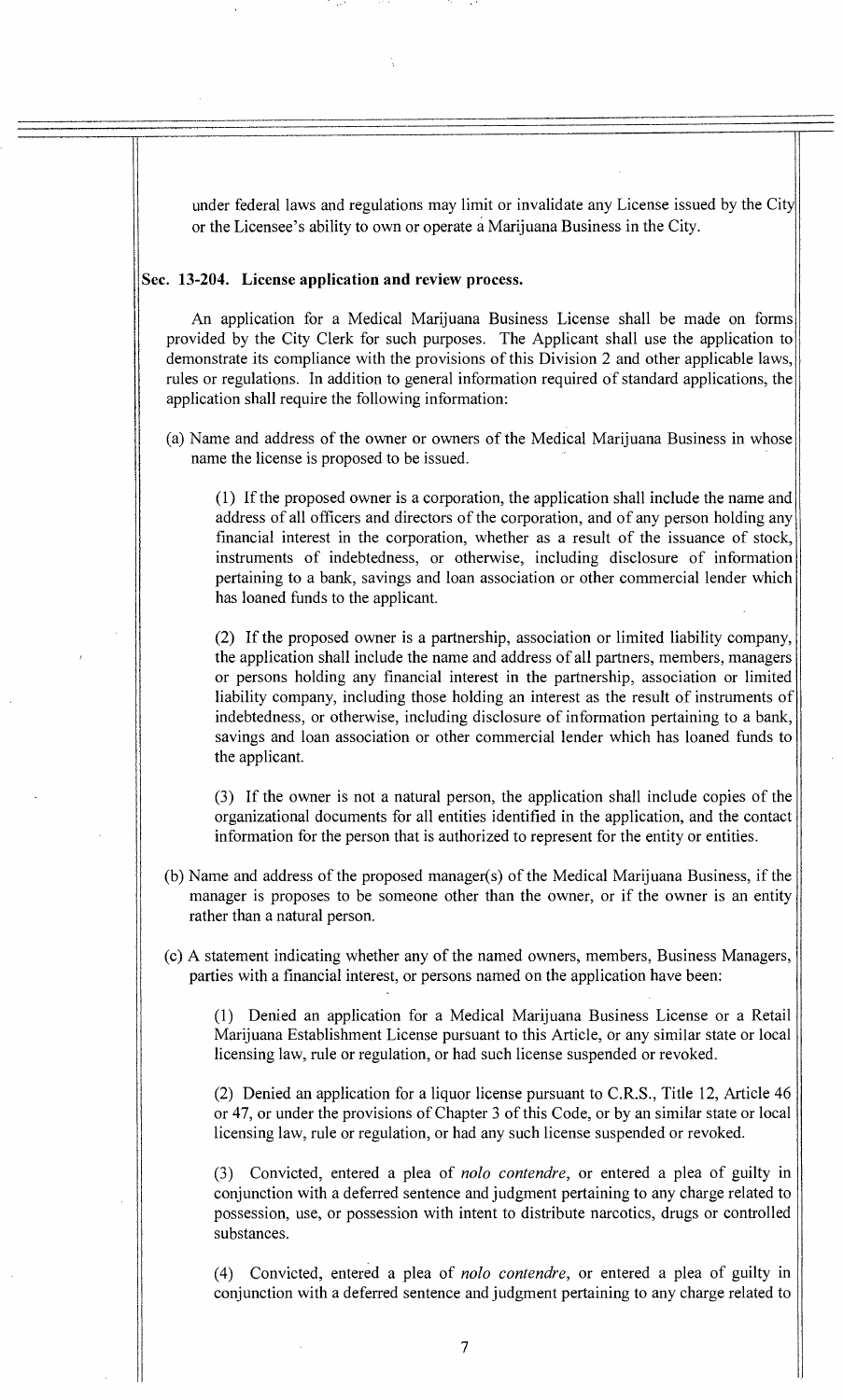driving or operating a motor vehicle while under the influence of or while impaired by alcohol or controlled substances.

(5) Convicted, entered a plea of *nob o contendre,* or entered a plea of guilty in conjunction with a deferred sentence and judgment pertaining to any felony.

- (e) Proof that the applicant will have ownership or legal possession of the premises proposed for the Medical Marijuana Business for the term of the proposed license. If the premises are is not owned by the Applicant, such proof of possession shall include a signed statement from the landlord or owner of the Licensed Premises consenting to the use of the property for purposes of operating a Medical Marijuana Business.
- (f) Proof of insurance as follows:

Worker's Compensation insurance to cover obligations imposed by the Workers' Compensation Act of Colorado and any other applicable laws for any employee engaged in the performance of Work related to the operation of the Medical Marijuana Business and Comprehensive General Liability insurance with minimum single limits of One Million Dollars (\$1,000,000) each occurrence and Two Million Dollars (\$2,000,000) aggregate, applicable to all premises and operations.

- (g) An operating plan for the proposed Medical Marijuana Business, including the following information:
	- (1) A description of the products and services to be sold or provided by the Medical Marijuana Business.
	- (2) A dimensioned floor plan of the licensed premises, clearly labeled, showing:

i. The layout of the structure and the floor plan where the Medical Marijuana Business is to be located including information sufficient to prove compliance with ventilation, security and other structural requirements contained herein;

ii The principal uses of the floor area depicted on the floor plan, including but not limited to, the areas where non-patients will be permitted, private consulting areas, storage areas, retail sales areas, and restricted areas where Medical Marijuana will be distributed or stored

iii Production areas, if any, which shall not be open to any persons other than those employed by the business;

iv Areas where any services other than the distribution or sale of Medical Marijuana is proposed to occur on the licenses premises; and

v. The separation of those areas -that are open to persons who are not patients from those areas open only to patients.

- (h) A security plan indicating how the Applicant will comply with the requirements of this Division 2, and any other applicable law, rule or regulation. The Applicant may submit the portions of such security plan which include trade secrets or specialized security arrangements confidentially. The City will not disclose documents appropriately submitted under the Colorado Open Records Act [§24-72-201, *et seq.,* C.R.S.] if they constitute confidential trade secrets or specialized security arrangements to any party other than law enforcement agencies, unless compelled to do so by Court Order. Any document that the applicant considers eligible for protection under the Colorado Open Records Act shall be clearly marked as confidential and the reasons for such confidentiality shall be stated on the document.
- (i) A lighting plan showing the illumination of the outside of the Medical Marijuana Business for security purposes and compliance with applicable City requirements.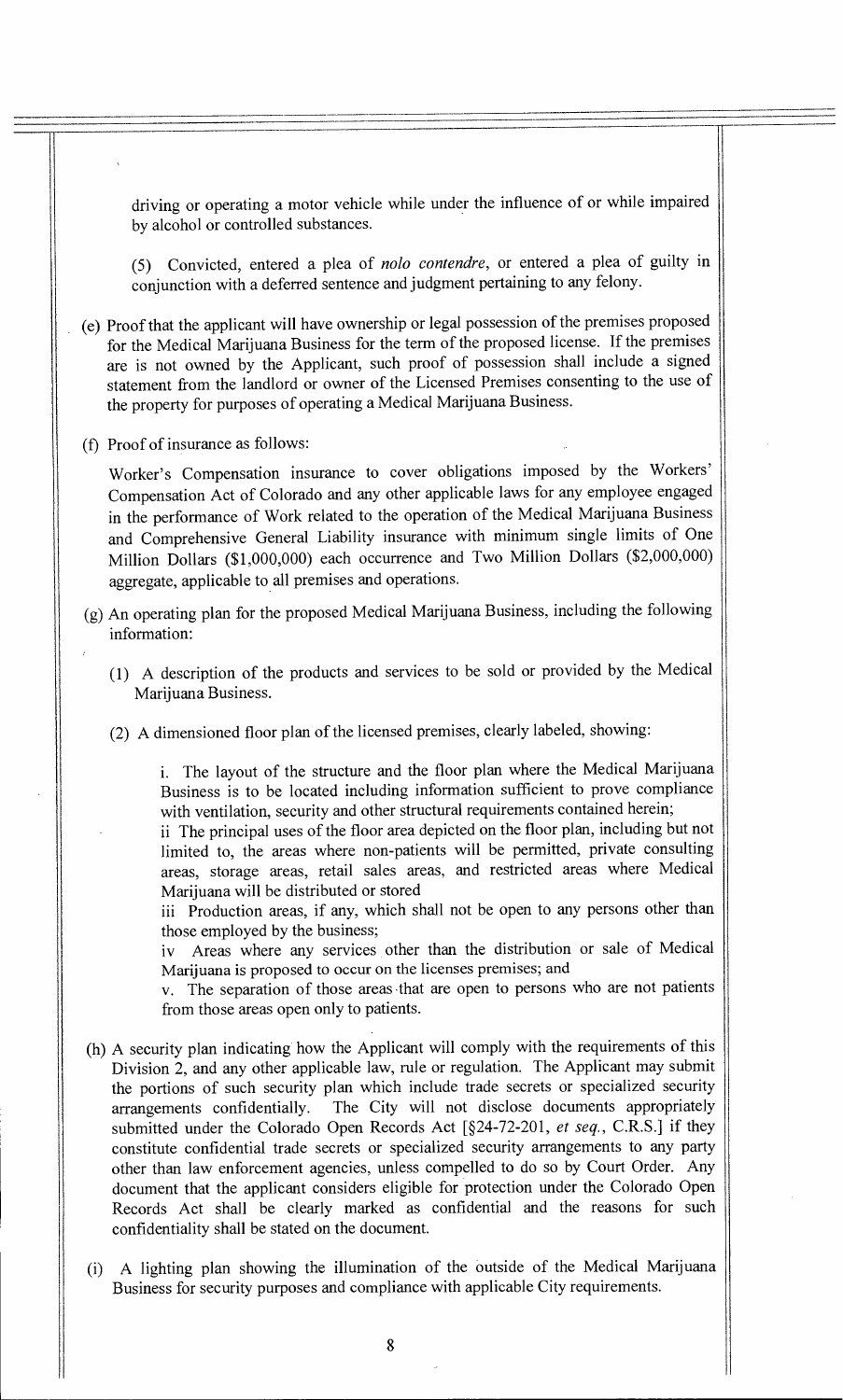- (j) An vicinity map, drawn to scale, indicating, (or zoning confirmation from the City to ascertain) within a radius of one-quarter mile from the boundaries of the property upon which the Medical Marijuana Business is located, the proximity of the property to any School, Residential Child Care Facility, an Addiction Recovery Facility, or dedicated public park that contains children's playground equipment, or to any other facility identified in this Division 2 or in state law that requires a distance separation from a licensed Medical Marijuana Business.
- (k) Finger prints and personal histories for all owners and parties having a financial interest in the proposed Medical Marijuana Business, as defined in this Division 2. All such individuals shall be subject to a criminal background check in conjunction with the license application and review.
- (1) A plan for disposal of any Medical Marijuana or product that is not sold or is contaminated in a manner that protects any portion thereof from being possessed or ingested by any animal or person.
- (m) A plan for ventilation that describes the ventilation systems that will be used to prevent any odor of Marijuana from extending beyond the premises of the business.
- (n) A description of all toxic, flammable or other materials regulated by a federal, state or local government that would have authority over the business if it was not a Medical Marijuana Business, that will be used, kept or created at the Medical Marijuana Business, and the location where such materials will be stored.
- (o) An application for a Medical Marijuana Business license shall be accompanied by the application fee, criminal background check fee, and annual license fee, together with any other applicable fees that may be established by resolution of the City Council. At least annually, the amount of the fees charged shall be reviewed and, if necessary, adjusted to reflect the direct and indirect costs incurred by the city in connection with the administration and enforcement of this Division 2.
- (p) An inspection of the proposed Medical Marijuana Business by the City and by the Durango Fire Protection District shall be required prior to the issuance of a License. Such inspection shall occur after the Licensed Premises are ready for operation, but prior to the stocking of the business with any Medical Marijuana or the opening of the business to any patients or to the public. The purpose of the inspection is to verify that the premises are constructed and can be operated in accordance with the application submitted, the applicable requirements of this Division 2, and any other applicable law, rule or regulation.
- (q) The Durango Local Licensing Authority shall not issue a Medical Marijuana Business license until the inspection, background checks, and all other information available to the City have been found to verify that the Applicant:
	- (1) has submitted a full and complete application;
	- (2) has made improvements to the business consistent with the application;

(3) is prepared to operate the business with the owners and managers as set forth in the application, all in compliance with this Division 2 and any other applicable law, rule or regulation;

(4) has paid all fees; and

- (5) is otherwise in compliance with all other provisions of this Division 2 and any other relevant provision of the City Code or state law.
- (r) Any signature on an application for the issuance, transfer, modification of a license for a Medical Marijuana Business or for a change in manager or other amendment to the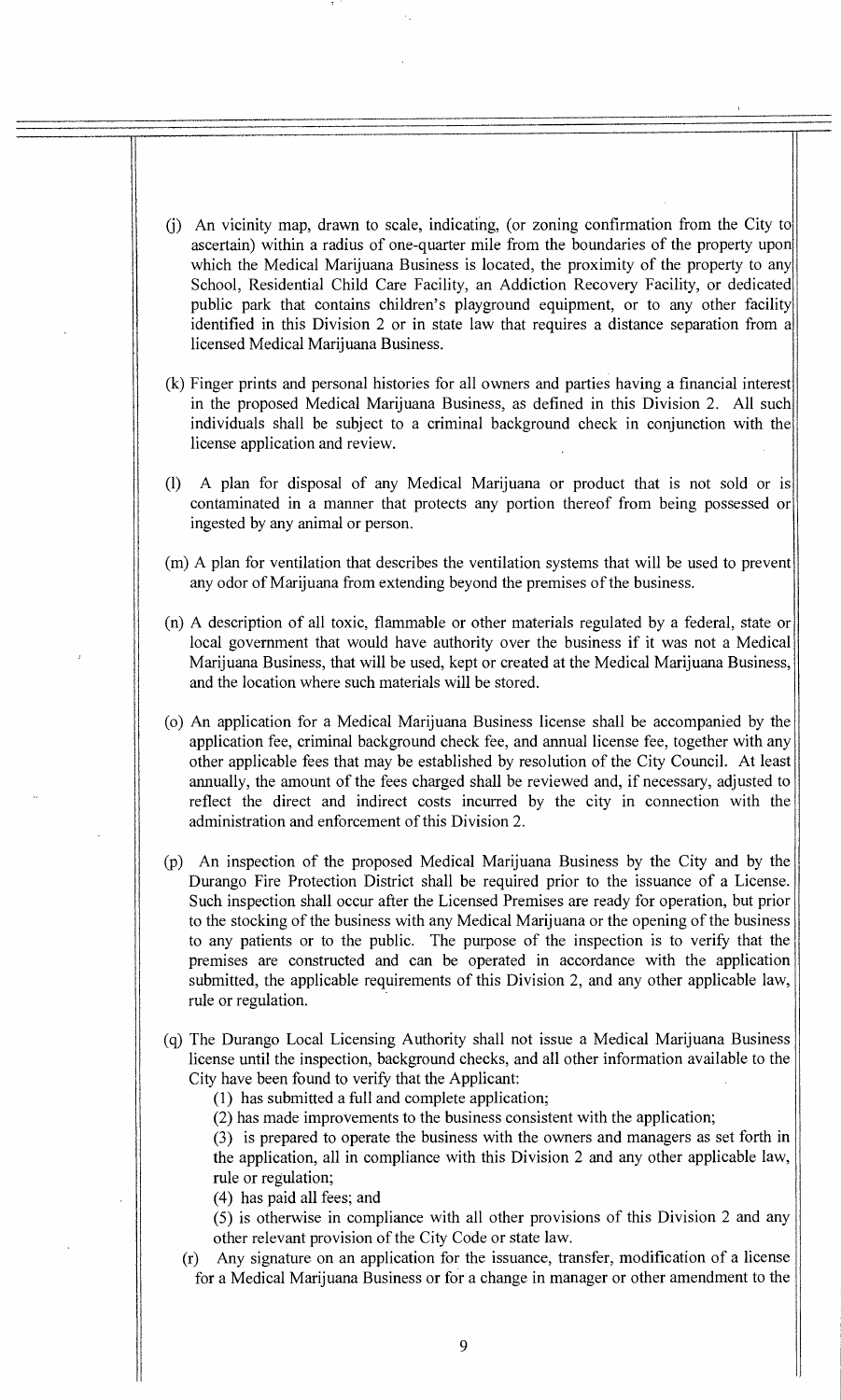license shall constitute a release for purposes of allowing the City to conduct investigations regarding personal histories of all interested parties and shall constitute consent to the release of any information obtained by the City through such process as a public record under the Colorado Open Records Act, including, but not limited to, criminal history reports conducted by the City or any other authorized agency and all financial disclosures obtained by the City or any other entity.

- (s) The application shall be denied if it fails to meet the requirements of this section or if it is found to contain any false or incomplete information.
- (t) All applications for a new Medical Marijuana Business license shall require a public hearing before the Durango Local Licensing Authority appointed by the City Council, inclusive of publication and posting requirements, as set forth in C.R.S., §12-43.3-302.

# **ec. 13-205. Persons prohibited as licensees and business managers.**

The criteria for determination of those persons who are not eligible to receive a Medical Marijuana Business license or to act as a Manager of a licensed Medical Marijuana Business shall be as provided in this Division 2, by any rules and regulations adopted by the Durango Local Licensing Authority and in C.R.S., §12-43.3-307.

## **cc. 13-206. Regulations regarding licensed locations.**

- (a) It shall be unlawful to operate a Medical Marijuana Business outside of an enclosed space, capable of being locked within a building. All Medical Marijuana Business licenses shall be issued for specific fixed location within an enclosed building. The portion of such premises upon which the submitted floor plan shows that Medical Marijuana may be stored or sold shall be considered the "restricted area" portion of the businesses.
- (b) A Medical Marijuana Center may be allowed and licensed for operation in the Central Business District (CBD), mixed-use neighborhood (MU-N), mixed-use arterial (MU-A), commercial general (CG), commercial regional (CR), business park (BP), and limited industrial (LI) zones through a Limited Use Permit (LUP). A Marijuana Infused Products Manufacturer may be allowed and licensed for operation in the mixed-use arterial (MU-A), commercial general (CG), commercial regional (CR), business park (BP), and limited industrial (LI) zones through a Limited Use Permit (LUP). Both Medical Marijuana Centers and Marijuana Infused Products Manufacturers may be allowed in Planned Development (PD) zones pursuant to the PD approval process.
- (c) In the Central Business District (CBD), not more than one Medical Marijuana Business or not more than one Retail Marijuana Establishment shall be located on all properties or lots that abut any Street Segment. For corner lots, this standard applies to both Street Segments that abut the corner lot, and only one Medical Marijuana Business or one Retail Marijuana Establishment is permitted on the corner lots that abut the intersection.
- (d) Medical Marijuana Centers shall be allowed in mixed use buildings that include residential uses provided that they are otherwise in compliance with all requirements of this Article, the Codes of the City of Durango and any other applicable law, rule or regulation, and provided that the Medical Marijuana Business is not located on the same floor as a residential use and is accessed from the street or alley by an entrance separate from the street or alley access to any residential unit.
- (e) No Medical Marijuana Business license shall be issued for a Medical Marijuana Business at a location within 1,000 feet of any School, an Addiction Recovery Facility, or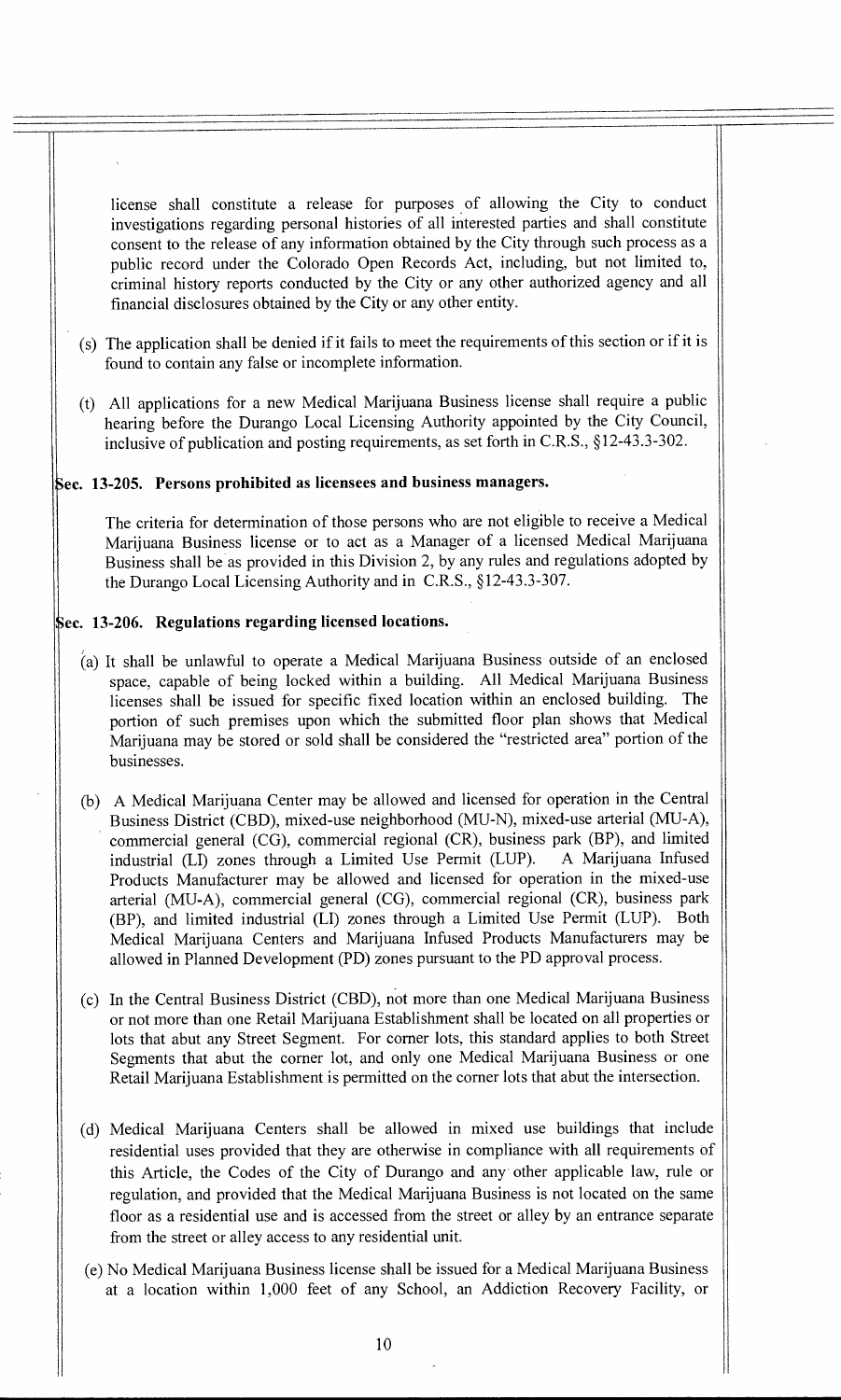Residential Child Care Facility; or within 250 feet of a dedicated public park that contains children's playground equipment, or any other facility identified in this Division 2 or in state law that requires a distance separation from a licensed Medical Marijuana Business.

- (f) No Medical Marijuana Business license shall be issued for a location that has, within two years immediately preceding the date of the application, been denied by the Durango Local Licensing Authority or the state licensing authority for a Medical Marijuana Business or a Retail Marijuana Establishment due to a concern related to location.
- (g) The measuring of distances for separations required by this Division shall be completed by the City utilizing official maps and shall be determined by measuring from the closest point on the perimeter of the Applicant's property to the closest point of the property of any facility or use requiring separation pursuant to subsection (e) of this section.
- (h) An Applicant may make a request to the Durango Local licensing Authority to grant variance of up to 10% from the distance required in subsection (e) of this section for the separation between a Medical Marijuana Business and public parks which contain playground equipment and the Durango Local Licensing Authority may grant such  $\frac{1}{4}$ variance if it finds that the location of the Medical Marijuana Business is separated fror the public park by a natural or man-made feature or barrier that tends to physically an visually separate the Medical Marijuana Business from the public park or from childre using the park.
- (i) A Medical Marijuana Business license may not be issued for any location which is also part of the Licensed Premises of a business holding an alcoholic beverage license pursuant to Chapter 3 of this Code.
- (j) It shall be unlawful for the owner of a building to lease space to or allow the use of any portion of the building by a Medical Marijuana Business unless the tenant has a valid Medical Marijuana Business license or has applied for and not been denied a Medical Marijuana Business license. No Marijuana shall be allowed on the Leased Premises until a Medical Marijuana Business license has been issued by the City. In the event that the City has an articulable reason to believe that a Medical Marijuana Business is being operated within a building, it shall be unlawful for the owner of the building to refuse to allow the City access to the portion of the building in which the suspected Medical Marijuana Business is located to determine whether any marijuana is on the premises.

### **Sec. 13-207 Conversion of licenses and co-locations of marijuana businesses**

(a) A licensee of a Medical Marijuana Business that was licensed, open and lawfully operating on the effective date of this Division 2 may submit an application to convert the license to a Retail Marijuana Store license by submitting an application for a Retail Marijuana Store or an application to be co-located with an existing Medical Marijuana Business, paying all applicable fees, and complying with all other requirements of this Article applicable to a Retail Marijuana Store. In the case of a conversion, the previously issued license for the Medical Marijuana Business must be surrendered to the City before the Retail Marijuana Store license will be issued. The term of the new license shall be the same as the existing Medical Marijuana Business license.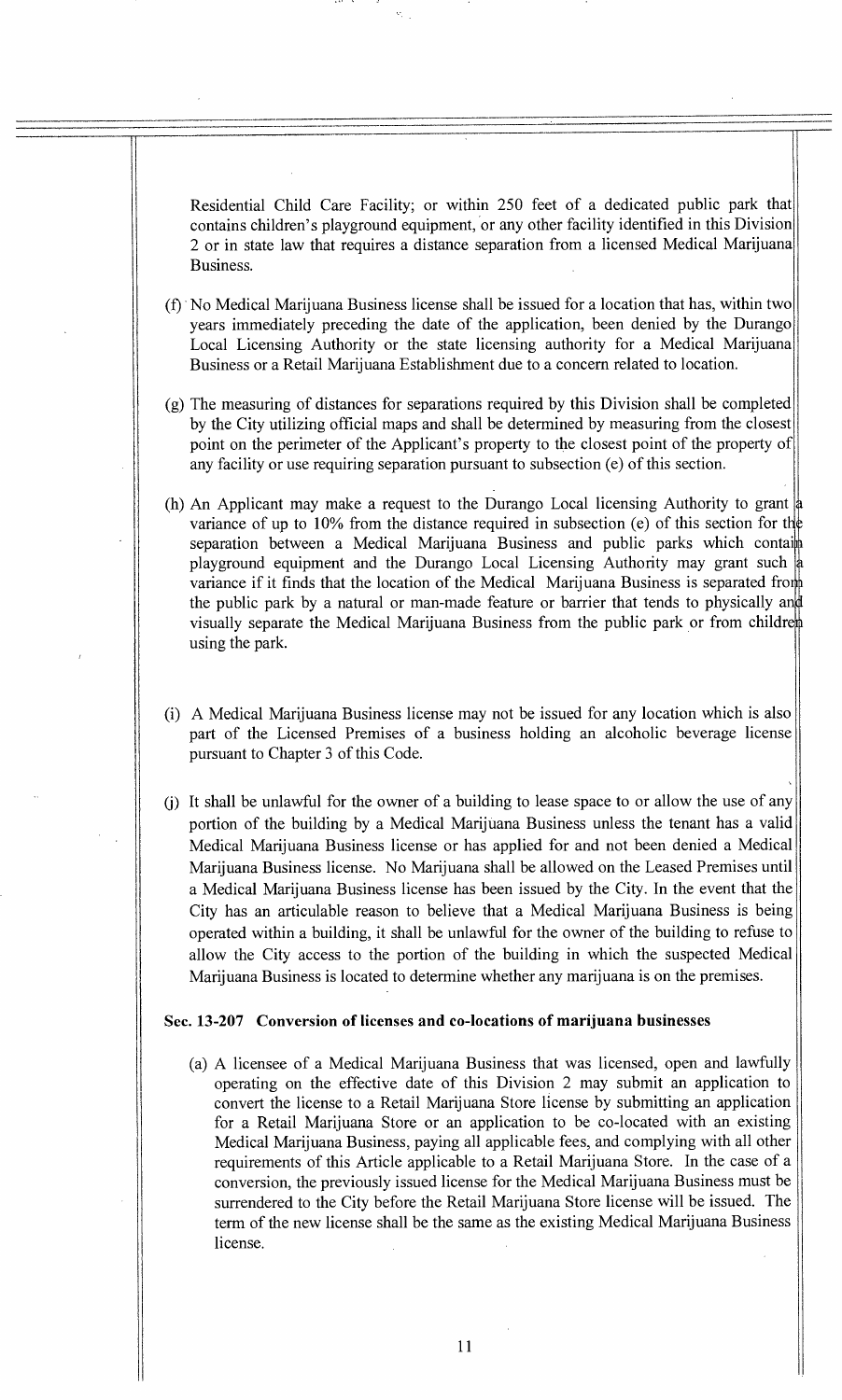- (b) A person who holds both a Medical Marijuana Center license pursuant to Division 2 and Article 43.3 of Title 12, C.R.S. and a Retail Marijuana Store license may operate both licenses within the same premises ("co-located operation"), provided they can satisfy the requirements applicable to each business or each premises under the Colorado Retail Marijuana Code and this Article VIII and other City Codes.
- (c) No co-located License shall be issued for a Medical Marijuana Center and a Retail Marijuana Testing Facility, or for a Medical Marijuana Center and any Marijuana Cultivation Facility.
- (d) No co-located License shall be issued for a location in any zone where either of the proposed co-located operations are prohibited by Section 13-206(b) of this Division 2.
- (e) In the event a Medical Marijuana Center authorizes medical patients under 21 years of age on the premises, then there shall be a complete separation of the Medical Marijuana Center and the Retail Marijuana Store operated under a co-located License. Specifically, the operation of the co-located business premises shall include the following:
	- (1) Separate sales and storage areas.
	- (2) Separate entrances and exits.
	- (3) Separate inventories and inventory tracking processes.
	- (4) Separate point of sales operations.
	- (5) Separate record keeping systems.
	- (6) Each operation shall otherwise meet all requirements imposed herein or in any state law for the operation of a Retail Marijuana Establishment and a Medical Marijuana Business.
- (f) Licensees operating a Medical Marijuana Center that prohibits the admittance of patients under the age of 21 years and a Retail Marijuana Store may share their Licensed Premises as a co-location. Such a Medical Marijuana Center Licensee must post signage that clearly conveys that persons under the age of 21 years may not enter. Under these circumstances, and upon approval of the State Licensing Authority and the City, the Medical Marijuana and Retail Marijuana and Medical Marijuana-Infused Product and Retail Marijuana and Retail Marijuana Product must be separately displayed on the same sale floor. Record-keeping for the business operations of both must enable the State and relevant local jurisdictions to clearly distinguish the inventories and business transactions of Medical Marijuana and Medical Marijuana-Infused Products from Retail Marijuana and Retail Marijuana Product.

## **ec. 13-208 Regulations related to operation of medical marijuana businesses.**

- (a) The Medical Marijuana Business shall be operated and maintained in accordance with the conditions stated in the Application under section 13-204 unless amended under the provisions of section 13-214.
- (b) All Medical Marijuana Businesses shall be required to obtain a city business license and shall collect and remit all applicable state, county and city sales taxes, use taxes or other lawfully imposed tax in a timely manner. The Medical Marijuana Business license, and the sales tax license for the business shall be conspicuously posted in the business.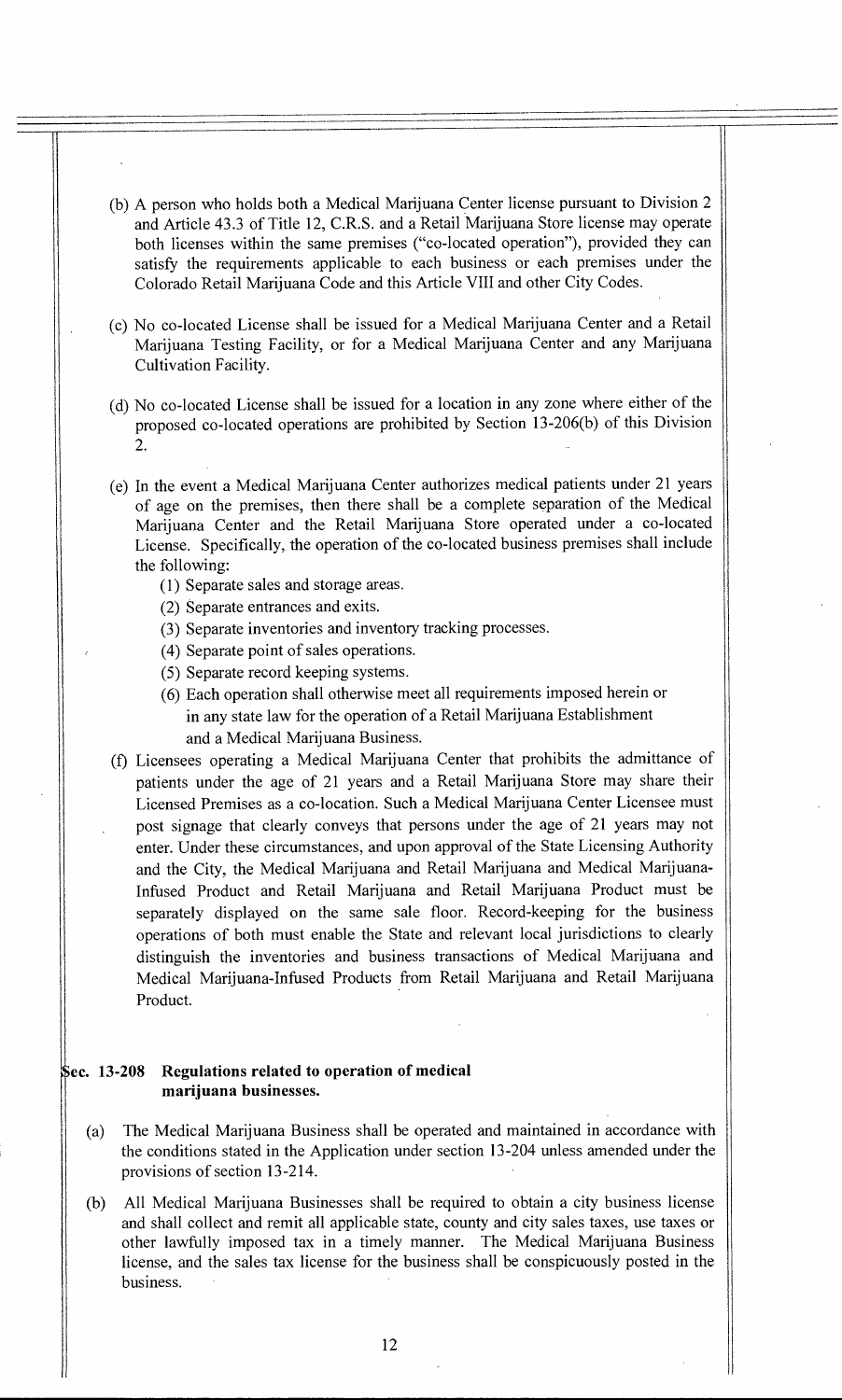(c) Medical Marijuana Businesses shall limit their hours of operation to between 8:00 a.m. and 8:00 p.m. daily. (d) No Medical Marijuana or products containing Medical Marijuana shall be smoked, eaten or otherwise consumed or ingested within the Medical Marijuana Business. (e) No person shall be allowed entry into the business premises without showing a valid picture identification. (f) Any and all possession, storage, display, sales or other distribution of Medical Marijuana shall occur only within the restricted area of a Medical Marijuana Business and shall not be visible from the exterior of the business. (g) Each Licensee shall manage the licensed premises himself or herself or employ a separate and distinct manager on the premises and shall report the names of the name of the manager to the City. The Licensee shall report any change in manager to the City within seven days after the change. (h) A Medical Marijuana Business shall be ventilated so that the odor of marijuana or marijuana products cannot be detected by a person with a normal sense of smell at the exterior of the Medical Marijuana Business or on any adjoining property. (i) The Medical Marijuana Business shall not maintain any quantity of Marijuana within the Licensed Premises in excess of the amount stated on the license application to the City. (j) All sales of Medical Marijuana shall be made in person, directly to the purchaser, within the restricted area of the Medical Marijuana Business. No sales shall be made via telephone, internet or other means of remote purchase. Deliveries shall occur only in person to the purchaser at the time of purchase within the restricted area of the Medical Marijuana Business. No drive up windows or other similar delivery process shall be allowed (k) It shall be unlawful for any Medical Marijuana Business to employ any person who is not at least 21 years of age. All managers and employees of any Licensee shall possess a valid occupational license and identification badge issued by the state. (1) Each Medical Marijuana Business must be operated by a legitimate Primary Caregiver certified as such by the State of Colorado. Medical Marijuana Businesses shall meet the operational criteria for the dispensing of Medical Marijuana as required by the state pursuant to  $\S 12-43.3-101$ , et seq., C.R.S. ] (m) There shall be no growing marijuana plants or marijuana clones stored, kept or maintained within a Medical Marijuana Business licensed by the City. All live plant materials shall be kept and maintained at an optional premises location outside the city limits. This shall not preclude the temporary storage of plants for pre-arranged sales and delivery to customers; provided no such plants or clones shall remain on the Licensed Premises overnight. **ec. 13-209. Signage and Advertising.**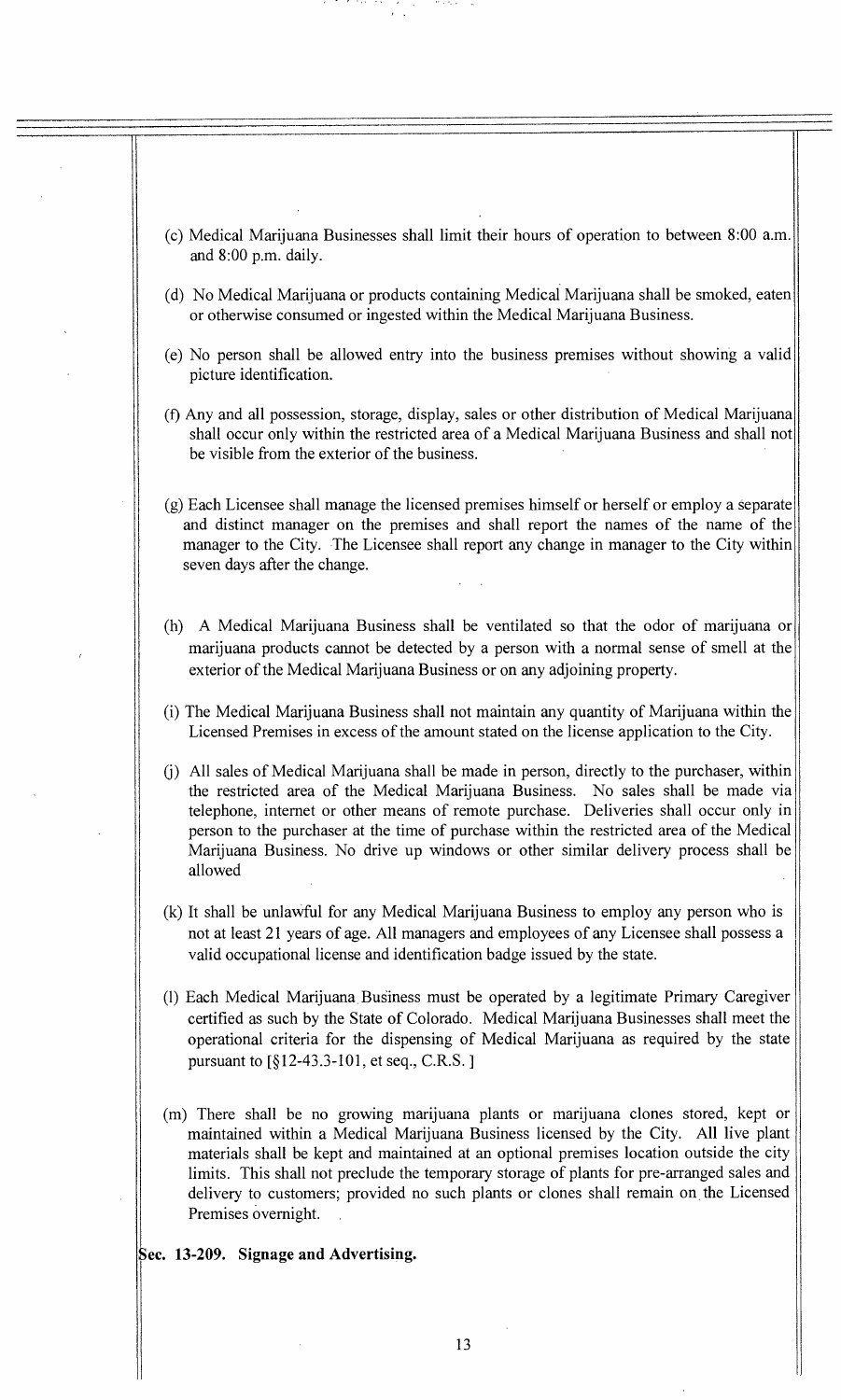- (a) Medical Marijuana Businesses shall apply for a sign permit through the Community Development Department. All exterior signage associated with a medical marijuana business must meet the standards established in the City Code. In addition, no exterior signage shall use the word "marijuana," "cannabis" or any other word, phrase or symbol commonly understood to refer to marijuana.
- (b) A Medical Marijuana Business may not advertise in a manner that is misleading, deceptive, false, or is designed to appeal to minors.
- (c) Within each Medical Marijuana Business, there shall be posted in a conspicuous location a legible sign containing the following warnings:
	- (1) A warning that the use of Medical Marijuana may impair a person's ability to drive a motor vehicle or operate machinery, and that it is illegal under state law to drive a motor vehicle or operate machinery when under the influence of or impaired by marijuana;
	- (2) A warning that loitering in or around the Medical Marijuana Business is prohibited by state law;
	- (3) A warning that possession and distribution of Marijuana is a violation of federal law;
	- (4) A warning that smoking of Marijuana within a Medical Marijuana business or within 15 feet of such a business is unlawful; and
	- (5) A warning that the smoking or consumption of Marijuana in public is prohibited by state law.
- (d) Except as otherwise provided in this section it shall be unlawful for any person licensed under this article or any other person to advertise any Medical Marijuana Business or any Medical Marijuana-Infused Product anywhere within the City where the advertisement is in plain view of, or in, a place open to the general public, including advertising utilizing any of the following media: any billboard or other outdoor general advertising device as defined by the zoning code; any sign mounted on a vehicle; any hand-held or other portable sign; or any handbill, leaflet or flier directly handed to any person in a public <sup>p</sup>lace, left upon a motor vehicle, or posted upon any public or private property. The prohibition set forth in this section shall not apply to:
	- (1) Any sign located on the licensed premises of a Medical Marijuana Business which exists solely for the purpose of identifying the location of the premises and which otherwise complies with this Code and any other applicable city laws and regulations; or
	- (2) Any advertisement contained within a newspaper, magazine or other periodical of general circulation within the city or on the internet.
- (e) No Medical Marijuana Business shall distribute or allow the distribution of any Medical Marijuana without charge within a Medical Marijuana Business or at any other place for purposes of promotion, advertising or any other purpose.

### **ec. 13-210. Right of entry — records to be maintained and inspection procedures.**

(a) Each Licensee of a Medical Marijuana Business shall keep and maintain a complete set of books of account, invoices, copies of orders and sales, shipping receipts, bills of lading, correspondence, and all other records necessary to fully document the business transactions of such license. The Licensee shall also maintain records which verify that the amount of Medical Marijuana within the Medical Marijuana Business does not exceed the amount allowed by applicable law for the number of patients who have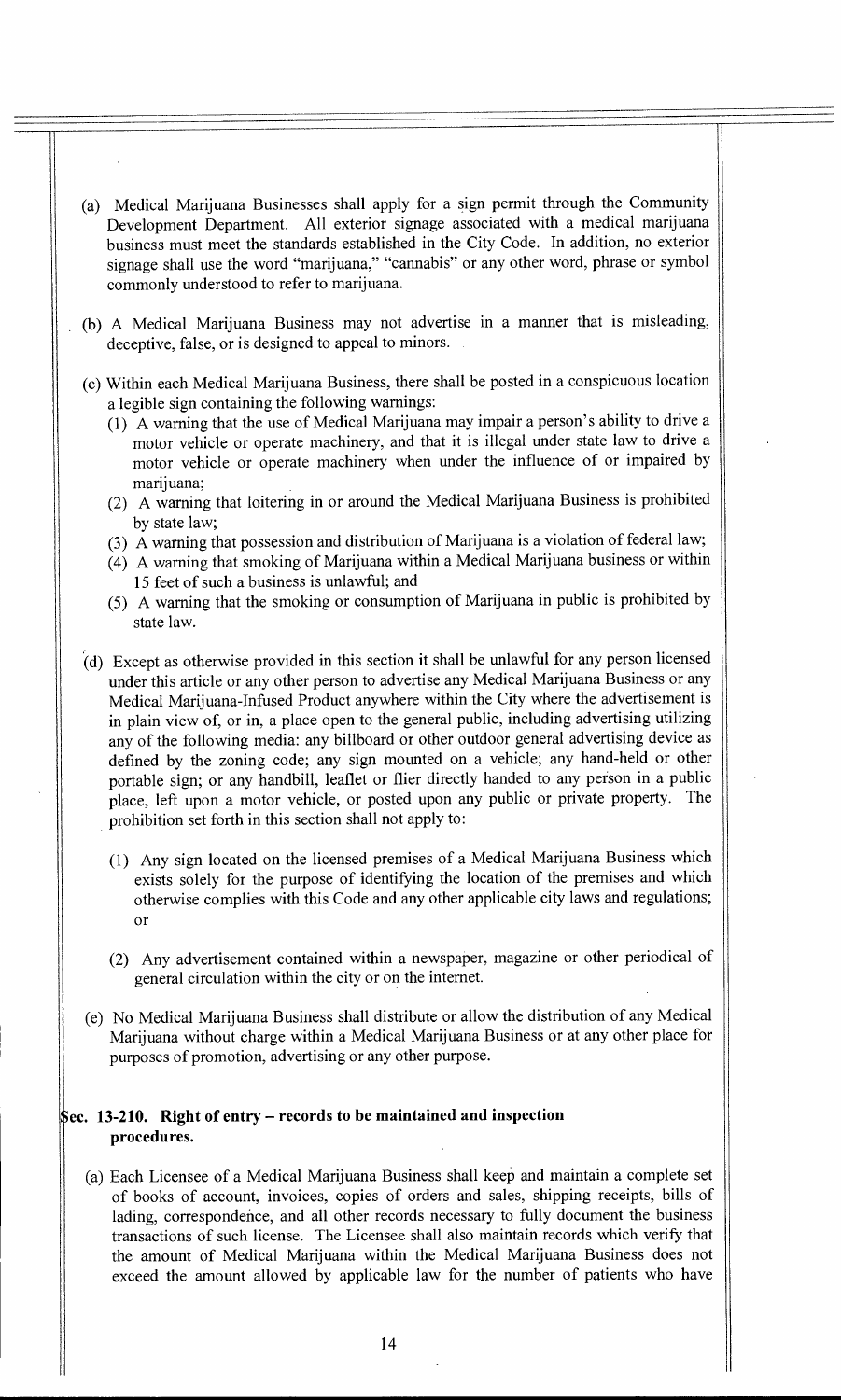designated the Medical Marijuana Business owners as their Primary Caregiver. All such records shall be open at all times during business hours for inspection and examination by the City Manager or his duly authorized representative(s). The City may require the Licensee to furnish such information as it considers necessary for the proper administration of this Division 2. The records shall clearly show the source, amount, price and dates of all Medical Marijuana received or purchased, and the amount, price, dates and patient or caregiver for all Medical Marijuana sold.

- (b) By accepting the Medical Marijuana Business license, the Licensee consents to the disclosure of the information required by this section. Any records provided by the licensee that include patient or caregiver confidential information may be submitted in a manner that maintains the confidentiality of the document(s) under the Colorado Open Records Act [C.R.S., §24-72-201, et seq.] or other applicable law. Any document that the applicant considers eligible for protection under the Colorado Open Records Act shall be clearly marked as confidential and the reasons for such confidentiality shall be stated on the document. The City will not disclose documents appropriately submitted under the Colorado Open Records Act [§24-72-201, et seq., C.R.S.] as confidential documents to any party other than law enforcement agencies.
- (c) The City may require an audit of the books of account and records of a Medical Marijuana Business as it may deem necessary. Such audit may be made by an auditor selected by the City, who shall likewise have access to all books and records of such Licensee. The expense of any audit determined to be necessary by the city shall be paid by the city; provided, however, should the audit reflect a failure of the Licensee, in whole or in part, to timely remit all sales taxes due to the City, the expense of the audit shall be paid by the Licensee.

(d) The acceptance of a Medical Marijuana Business license from the City constitutes consent by the licensee, owners, managers and employees of such business to permit the City Manager, or his authorized representative, to conduct routine inspections of the licensed Medical Marijuana Business to assure that the Medical Marijuana Business and the premises are being operated and maintained with the terms set forth in the Application as required by section 13-204 and that all operations and the premises remain in compliance with this Division 2 or any other applicable law, rule or regulation.

### **Sec. 13-211. Requirements related to monitoring and security of restricted areas and inventory.**

All components of the security plan submitted with the Application, as it may be amended shall be in good working order, monitored and secured 24-hours per day. A separate ecurity system is required for each Medical Marijuana Business. The security plan must nclude, at a minimum, the following security measures:

(a) Cameras. The Medical Marijuana Business shall install and use security cameras to monitor and record all areas of the premises (excluding restrooms), including all areas where persons may gain or attempt to gain access to Marijuana or cash maintained by the Medical Marijuana Business. Cameras shall record operations of the business to an offsite location, and shall record all potential areas of ingress or egress to the business with sufficient detail to identify facial features and clothing. Recordings from security cameras shall be maintained by the Licensee for a minimum of forty days in a secure offsite location in the City or through a service over a network that provides on-demand access, commonly referred to as a "cloud."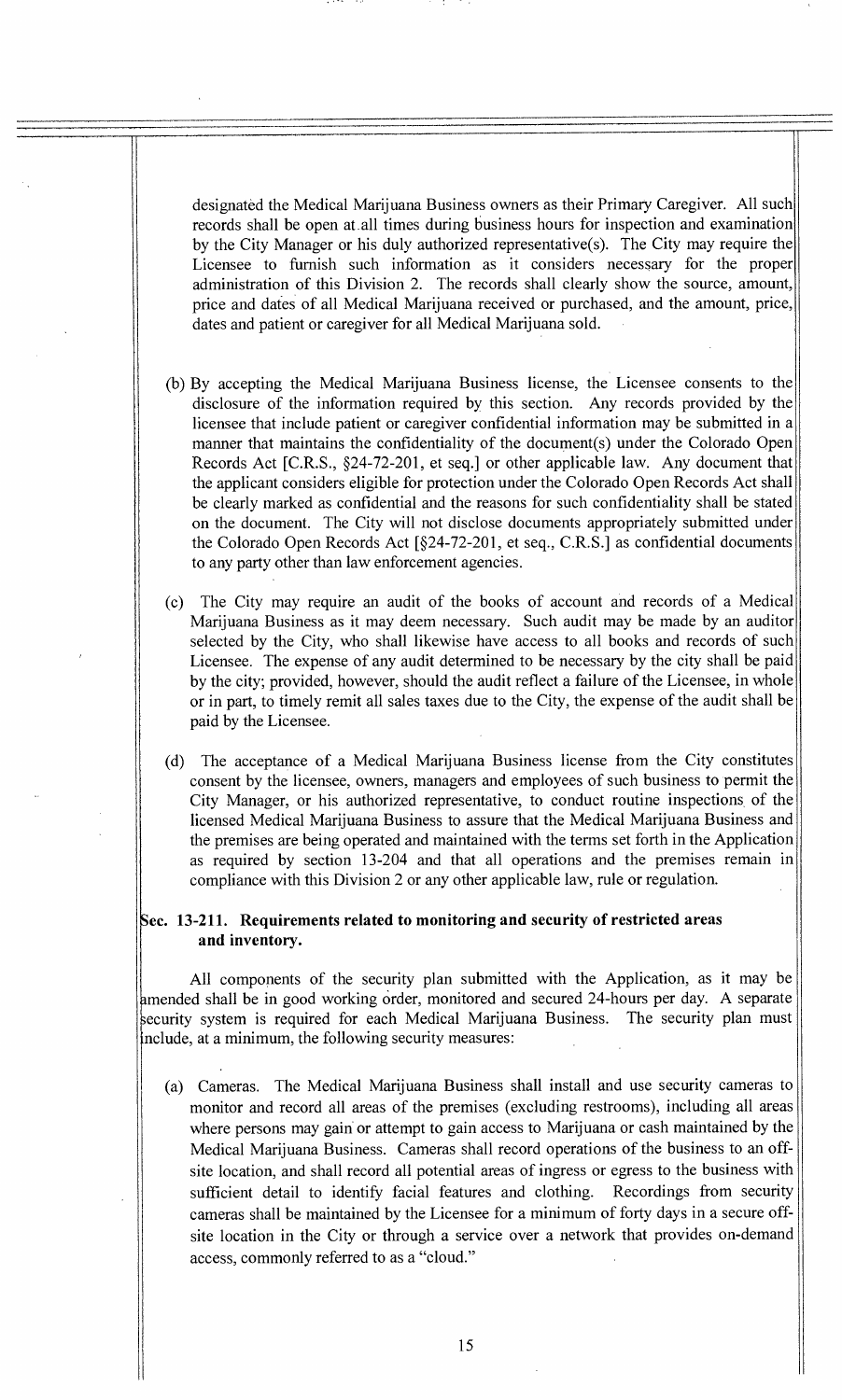- (b) Storage. The Medical Marijuana Business shall install and use a safe room for storage of any inventory, processed Marijuana and cash on the premises when the business is closed to the public. •The safe room shall be incorporated into the building structure and shall have solid core doors with commercial grade locks and shall be visible through the surveillance camera system. For Medical Marijuana-Infused Products that must be kept refrigerated or frozen, the business may lock the refrigerated container or freezer in a manner authorized by the city in place of the use of a safe so long as the container is affixed to the building structure and visible through the surveillance camera system.
- (c) Alarm System. The Medical Marijuana Business shall install and use an alarm system that is monitored by a company that is staffed twenty-four (24) hours a day, seven (7) days a week. The security plan submitted to the city shall identify the company monitoring the alarm, including contact information. Any modification relative to the company monitoring the alarm system shall be reported to the City within 72 hours.

### **ec. 13-212. Compliance with other applicable laws.**

Except as may be otherwise provided in this Division 2, or rules or interpretations adopted by the city pursuant to this Division 2, any law or regulation adopted by the state governing the cultivation, production, possession, or distribution of Medical Marijuana use shall 'also apply to Medical Marijuana Businesses licensed within the City; provided, however, if a tate law or regulation permits what this Division 2 prohibits, this Division 2 shall control.

### **ec. 13-213. Suspension or revocation of license; imposition of fines.**

The grounds for suspension or revocation of a. Medical Marijuana Business license and the procedures for such suspension or revocation shall be as provided in C.R.S., §12-43.3-601. n addition thereto, a violation of any of the provisions of this Division 2 or any state law or regulation related to licensing or operation of a Medical Marijuana Business shall be grounds for suspension or revocation of a Medical Marijuana Business licensee, subject to notice and public learing.

## **ec. 13-214. Term of license; renewals; expiration of license.**

- (a) Term of License. A Medical Marijuana Business license shall be valid for one year. The license shall expire on the date stated on the license.
- (b) Renewal of License. The licensee shall apply for renewal of the Medical Marijuana Business license at least 45 days prior to the expiration of the license. The Licensee shall apply for renewal using forms provided by the City. If the Applicant files for renewal within 30 days of the expiration date, then the City may process the renewal application if the Applicant submits a late filing fee of \$500.00 at the time of submittal of the renewal application.
	- (1) The renewal license fee, and late fee, if applicable, shall accompany the renewal application. Such fees are nonrefundable.
	- (2) In the event there have been any changes to the plans submitted with the initial license application approved by the City or as part of any prior renewal application, the renewal application shall include specifics of the proposed changes in any of such plans.
	- (3) In the event any person who has an interest as described in the initial disclosures made to the City pursuant to this Division 2, or any business manager, financier, agent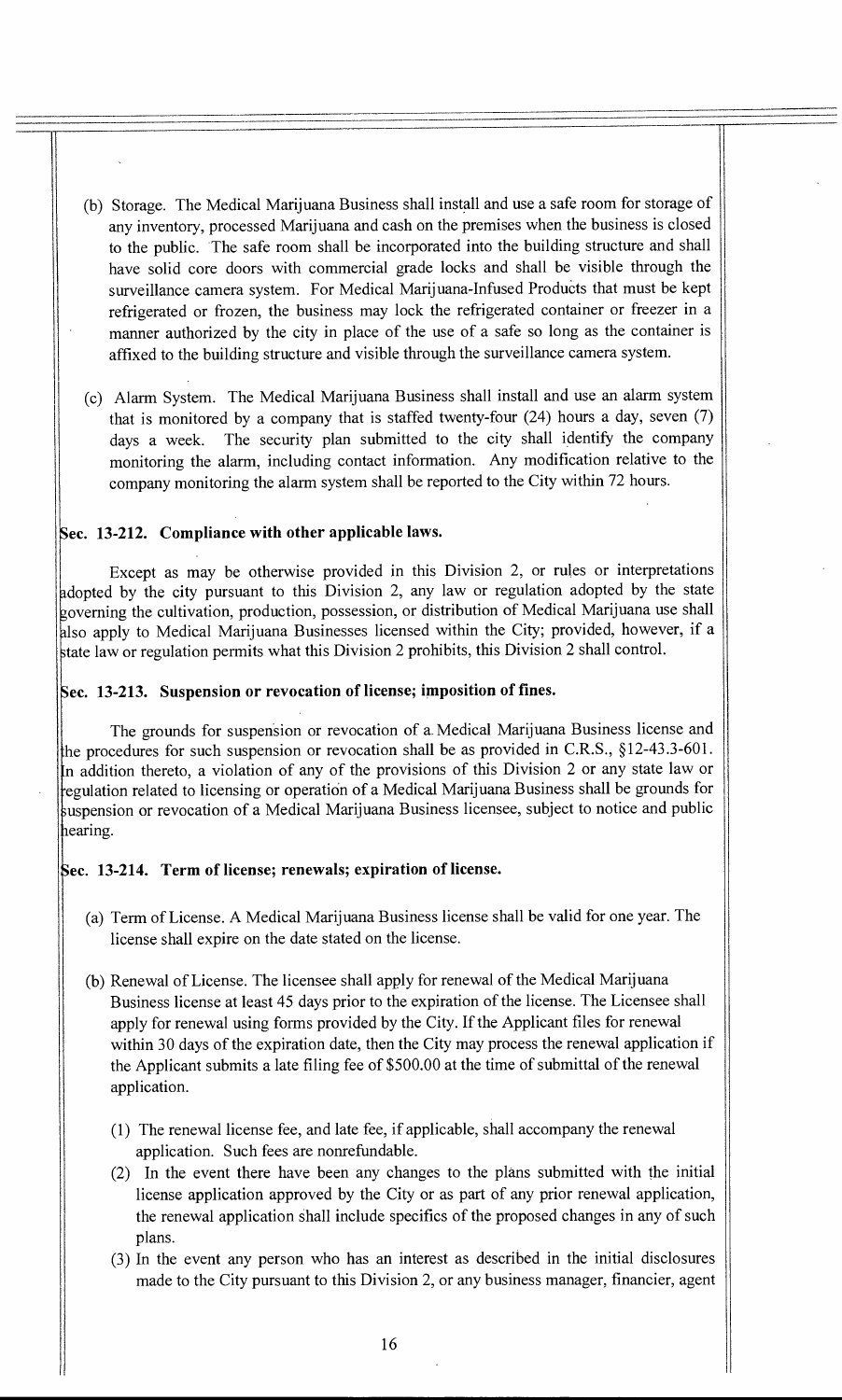or employee, as defined herein, has been charged with or accused of violations of any law since such disclosure, the renewal application shall include the name of the violator, the date of the violation, the court and case number where the violation was filed and the disposition of such violation.

- (4) In the event the Medical Marijuana Business license has been suspended or revoked, or a licensee has received any notice of violation of any law, the renewal application shall include a copy of the notice, suspension or revocation.
- (5) The renewal application shall include verification that the Medical Marijuana Business has a valid state license and the state license is in good standing.
- (6) The renewal application shall include a summary report for the previous twelve months showing the amount of Medical Marijuana purchased; the amount of Medical Marijuana sold, the forms in which Medical Marijuana was sold; the police report numbers or case numbers of all police calls to the Medical Marijuana Business; and for calls resulting in a charge of a violation of any law, the charge, case number and disposition of any such charges. The reports may be the same as those provided by the licensee to the state.
- (7) The City shall not accept renewal applications submitted after the expiration date of the license, but instead shall require the applicant to file a new license application.
- (8) In the event there have been allegations of violations of this Code by any of the Licensees or the business submitting a renewal application, the Durango Local Licensing Authority may hold a hearing prior to approving the renewal application. The hearing shall be for purposes of determining whether the application, proposed licensees and past operation of the business have been in compliance with this Division 2. If the application or the Licensees do not meet the requirements of this Division 2, or the business has been operated in the past in violation of this Division 2, the renewal application may be denied by the City, or issued with conditions.
- (9) Nonpayment of Tax. In the event a Medical Marijuaria Business that has been open and operating and submitting monthly sales and use tax returns to the City ceases providing sales and use tax returns to the City for a period of three consecutive months or longer, the Medical Marijuana Business license shall be deemed to have expired and a new license shall be required prior to reopening at the location of the business.
- (c) Expiration of License. Expiration of a Medical Marijuana Business license for any reason, including, without limitation, pursuant to subsection (b)(9) above shall be considered an inactive local license as described in C.R.S., §12-43.3-312.

## **Sec. 13-215. Transfer of ownership; change of location; modification of premises.**

- (a) An owner of a License to operate a Medical Marijuana Business may apply to the Durango Local Licensing Authority for a transfer of ownership under the provisions of C.R.S. §12-43.3-309 on forms provided for that purpose by the City. The inquiry by the Durango Local Licensing Authority into the request for a transfer of ownership may include any item that may be reviewed for a new Medical Marijuana Business license, provided that the location of the Medical Marijuana Business shall not be subject to review so long as the location met all requirements of this Division 2 and any provisions of state law at the time the license was originally issued and that location has remained in compliance with this Division 2 and provisions of state law subsequent to the issuance of said License.
- (b) An owner of a License to operate a Medical Marijuana Business may apply to the Durango Local Licensing Authority for a change in location of the Licensed Premises or a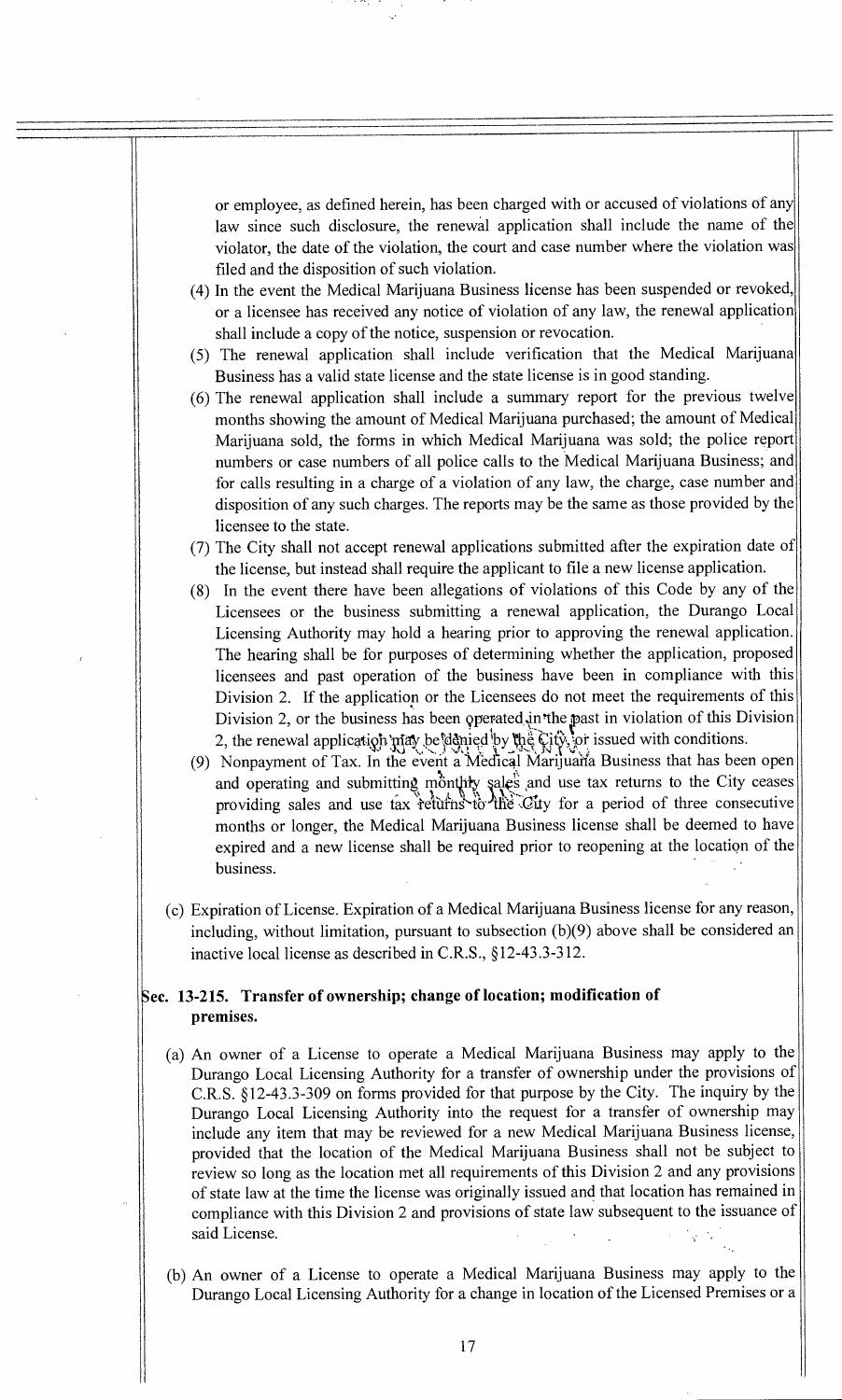modification of the Licensed Premises including amendments to conditions described on the application form as required by section 13-204 on forms provided for that purpose by the City. The inquiry by the Durango Local Licensing Authority into the request for a change of location or modification of the Licensed Premises may include any item that may be reviewed for a new Medical Marijuana Business license, provided that the qualifications of the Licensees to hold a License for a Medical Marijuana Business shall not be subject to review so long as the Licensees met all requirements of this Division and any provisions of state law at the time the license was originally issued and have remained in compliance with this Division 2 and provisions of state law subsequent to the issuance of said License.

#### Sec. 13-216 Penalties.

In addition to the possible denial, suspension, revocation or non-renewal of a License or any other penalty provided for under the provisions of this Division or by state law, any person, including but not limited to, any Licensee, owner, manager or employee of a Medical Marijuana Business or any customer of a such business who violates any provisions of this Division may be cited for such violation and shall be subject to the penalties provided in Section 1-16 of the City Code.

Section 3. This ordinance shall become effective July 1, 2014 after its passage and final

bublication as provided by law.

| CITY COUNCIL OF THE CITY OF DURANGO                                                                                                               |
|---------------------------------------------------------------------------------------------------------------------------------------------------|
| Anita (Sweetie) Marbury<br>Mayor                                                                                                                  |
| <b>ANGO</b><br>Attest<br>Wllya                                                                                                                    |
| Amy Phillibs<br><b>City Clerk</b>                                                                                                                 |
| <b>SURVEYOR AND INTERNATIONAL SECTION AND SECTION AND SECTION AND SECTION AND SECTION AND SECTION AND SECTION AND</b><br><b>STATE OF COLORADO</b> |
| SS.<br>Y OF LA PLATA                                                                                                                              |

I, Amy Phillips, City Clerk of the City of Durango, La Plata County, Colorado, do Hereby certify that Ordinance No. 0-2014-27 was regularly introduced and read at a Thgular meeting of the City Council of the City of Durango, Colorado on the 3rd day of  $\frac{1}{2014}$ , and was ordered published in accordance with the terms and conditions of the i i ouncil. ltatutes in such cases made and provided, in the Durango Herald, a newspaper of general firculation, on the 15<sup>th</sup> day of June, 2014, prior to its final consideration by the City

y Dullings my Phillips

ity Clerk